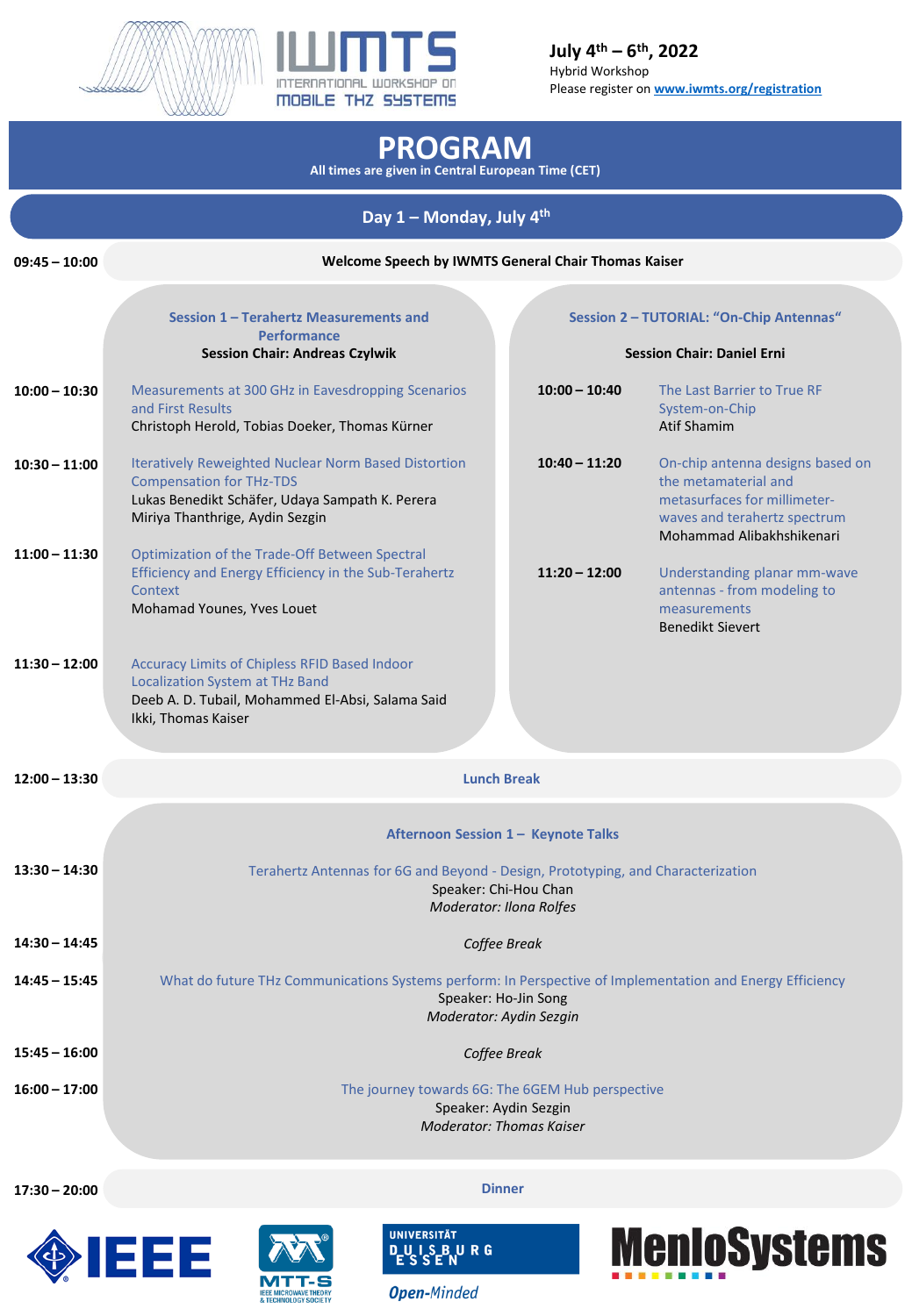



## **Day 2 – Tuesday, July 5 th All times are given in Central European Time (CET)**

|                 | <b>Session 3 - Terahertz Electronics</b><br><b>Session Chair: Werner Prost</b>                                                                                                                                          | Session 4 - Terahertz Identification and<br><b>Classification</b><br><b>Session Chair: Jan Balzer</b>                                                                                                                                                        |  |  |  |
|-----------------|-------------------------------------------------------------------------------------------------------------------------------------------------------------------------------------------------------------------------|--------------------------------------------------------------------------------------------------------------------------------------------------------------------------------------------------------------------------------------------------------------|--|--|--|
| $10:00 - 10:30$ | Epitaxial Structure Simulation Study of<br>$In_{0.53}Ga_{0.47}As/AlAs Double-Barrier Resonant$<br><b>Tunnelling Diodes</b><br>Davide Cimbri, Jue Wang, Edward Wasige                                                    | The Identification of Spectral Signatures in<br>Randomized (Sub-) Surface Material Systems<br>Kevin Jerbic, Jan Taro Svejda, Benedikt Sievert, Xuan<br>Liu, Kevin Kolpatzeck, Marvin Degen, Andreas<br>Rennings, Andreas Czylwik, Jan C. Balzer, Daniel Erni |  |  |  |
| $10:30 - 11:00$ | $In0.53Ga0.47As/AlAs Double-Barrier Resonant$<br>Tunnelling Diodes with High-Power Performance in<br>the Low-Terahertz Band<br>Davide Cimbri, Razvan Morariu, Afesomeh Ofiare,<br><b>Edward Wasige</b>                  | On Scattering of Finite-Size and Finite-Volume One-<br>Dimensional Photonic Crystal Resonator Tag for THz<br>Identification<br>Ali Alhaj Abbas, Yamen Zantah, Thomas Kaiser                                                                                  |  |  |  |
| $11:00 - 11:30$ | Transfer-Substrate Process for InP RTD-Oscillator<br>Characterization<br>Robin Kress, Enes Mutlu, Tobias Kubiczek, Jonas<br>Kossmann, Christian Preuss, Thorsten Schultze, Jan C.<br>Balzer, Werner Prost, Nils Weimann | <b>Fusion of Optical and Millimeter Wave SAR Sensing</b><br>for Object Recognition in Indoor Environment<br>Aman Batra, Tobias Hark, Nils Pohl, Ilona Rolfes,<br>Michael Wiemeler, Diana Göhringer, Thomas Kaiser,<br>Jan Barowski                           |  |  |  |
| $11:30 - 12:00$ | Monolithic N+-InGaAs Thin Film Resistor From DC Up<br>to $0.5$ THz<br>Simone Clochiatti, Paraya Yavari, Robin Schmidt,<br>Patrick Haeuser, Enes Mutlu, Christian Preuss, Werner<br>Prost, Nils Weimann                  | Through-Obstacle Readout of Chipless Sub-Terahertz<br>Frequency-Coded Indoor Landmarks<br>Jesús Sánchez-Pastor, Martin Schüßler, Rolf Jakoby,<br>Alejandro Jiménez-Sáez                                                                                      |  |  |  |
| $12:00 - 13:30$ |                                                                                                                                                                                                                         | <b>Lunch Break</b>                                                                                                                                                                                                                                           |  |  |  |
|                 | Afternoon Session 2 - Keynote Talks                                                                                                                                                                                     |                                                                                                                                                                                                                                                              |  |  |  |
| $13:30 - 14:30$ | Terahertz express analyser for rapid detection of SARS-CoV-2<br>Speaker: Nikhil Ponon<br>Moderator: Jan Balzer                                                                                                          |                                                                                                                                                                                                                                                              |  |  |  |
| $14:30 - 14:45$ | Coffee Break                                                                                                                                                                                                            |                                                                                                                                                                                                                                                              |  |  |  |
| 14:45 - 15:45   | Using Terahertz Microspectroscopy to Measure Biomolecular Dynamics<br>Speaker: Andrea Markelz<br>Moderator: Daniel Erni                                                                                                 |                                                                                                                                                                                                                                                              |  |  |  |
| $15:45 - 16:00$ | <b>Coffee Break</b>                                                                                                                                                                                                     |                                                                                                                                                                                                                                                              |  |  |  |
| $16:00 - 17:00$ | Panel Session - "Will Mobile THz Systems Revolutionize Mobile Medical Diagnosis?"<br>Panelists: Andrea Markelz, Daniel Erni, Karsten Seidl, Nikhil Ponon<br><b>Moderator: Thomas Kaiser</b>                             |                                                                                                                                                                                                                                                              |  |  |  |
| 17:30 - 21:00   | <b>Dinner (Barbeque)</b>                                                                                                                                                                                                |                                                                                                                                                                                                                                                              |  |  |  |
|                 |                                                                                                                                                                                                                         |                                                                                                                                                                                                                                                              |  |  |  |









**Open-Minded**